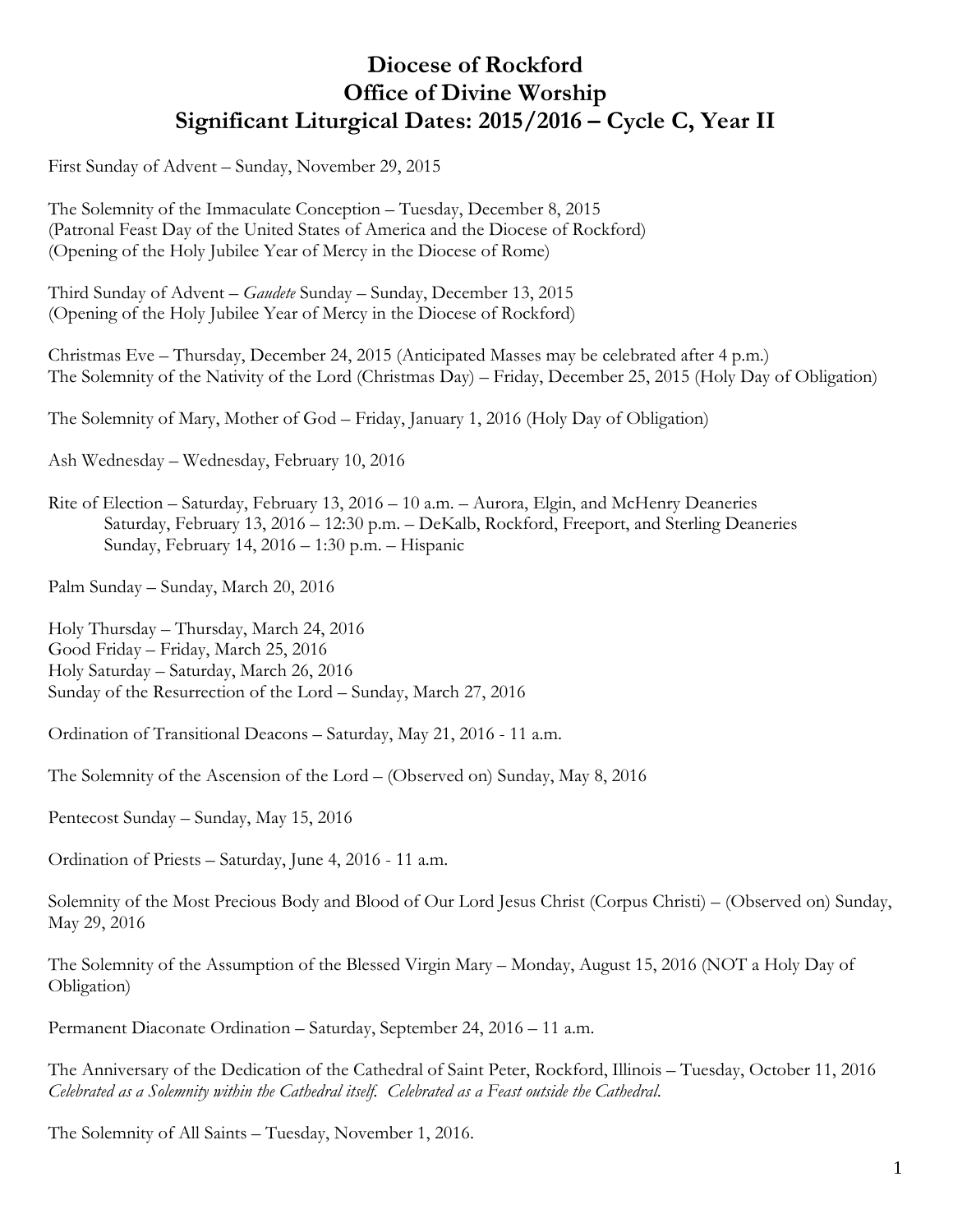## **Nota Bene: Funerals**

The funeral Mass is not permitted on solemnities that are holy days of obligation, on Holy Thursday and the Easter Triduum, and on the Sundays of Advent, Lent, and the Easter season (*General Instruction of the Roman Missal, third typical edition, no. 380 and Order of Christian Funerals, no. 178, 271*). The funeral liturgy outside Mass may be used on these days.

## **Choice of Day for the Rite of Marriage**

Whenever marriage is celebrated during Mass, white vestments are worn and the wedding Mass is used. In the Diocese of Rockford, Sunday weddings are not permitted. If the marriage is celebrated on a solemnity, the Mass of the day is used with the nuptial blessing and where appropriate, the special final blessing.

The liturgy of the word is extremely helpful in emphasizing the meaning of the sacrament and the obligation of marriage. When the wedding Mass may not be used, one of the readings from the Rite of Marriage (nos. 67-105) may be chosen, except from Holy Thursday to Easter and on the feast of Christmas, Epiphany, Ascension, Pentecost, Corpus Christi, and other holy days of obligation. However, the Rite of Marriage outside Mass may be celebrated on the above days except during the Easter Triduum.

When a marriage is celebrated during Advent or Lent or other days of penance, the parish priest should advise the couple to take into consideration the special nature of these times (Rite of Marriage, no. 11, emphasis added).

#### **Funerals**

The funeral Mass is not permitted on solemnities that are holy days of obligation, on Holy Thursday and the Easter Triduum, and on the Sundays of Advent, Lent, and the Easter season (*General Instruction of the Roman Missal, third typical edition, no. 380 and Order of Christian Funerals, no. 178, 271*). The funeral liturgy outside Mass may be used on these days.

### **The Anniversary of the Dedication of the Cathedral.**

In the Cathedral itself, a solemnity, outside the Cathedral it is celebrated as a feast. For other parishes on the day of their particular anniversary it is a solemnity. Consult the "Table of Liturgical days" on page five of this calendar for the days that may impede this celebration. The anniversary of the Dedication of the Cathedral of St. Peter is October 11.

#### **Other Masses**

When choosing the Mass texts for Ritual Masses, Masses for Various Needs and Occasions, and Masses for the Dead, please see the chart on page five.

## **The Choice of the Mass and Its Parts**

The pastoral effectiveness of a celebration will be greatly increased if the texts of readings, the prayers, and the liturgical songs correspond as closely as possible to the needs, spiritual preparation, and culture of those taking part. The priest, therefore, in planning the celebration of Mass, should have in mind the common spiritual good of the people of God, rather than his own inclinations. He should, moreover, remember that the selection of different parts is to be made in agreement with those who have some role in the celebration, including the faithful, in regard to the parts that more directly belong to each.

Since, indeed, a variety of options is provided for the different parts of the Mass, it is necessary for the deacon, the lectors, the psalmist, the cantor, the commentator, and choir to be completely sure before the celebration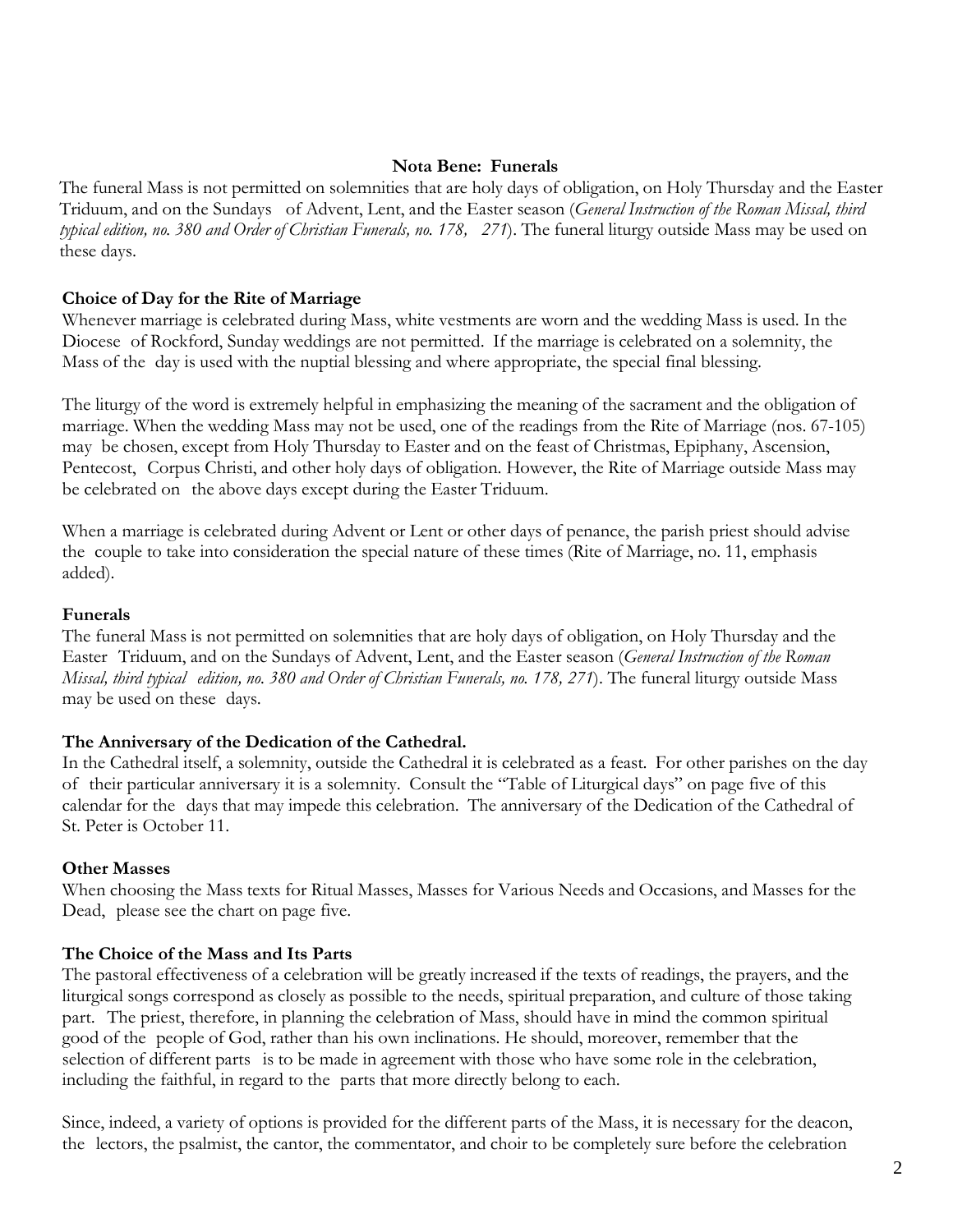about those texts for which each is responsible and is to be used and that nothing is improvised. Harmonious planning and carrying out of the rites will be of great assistance in disposing the faithful to take part in the Eucharist (GIRM 352).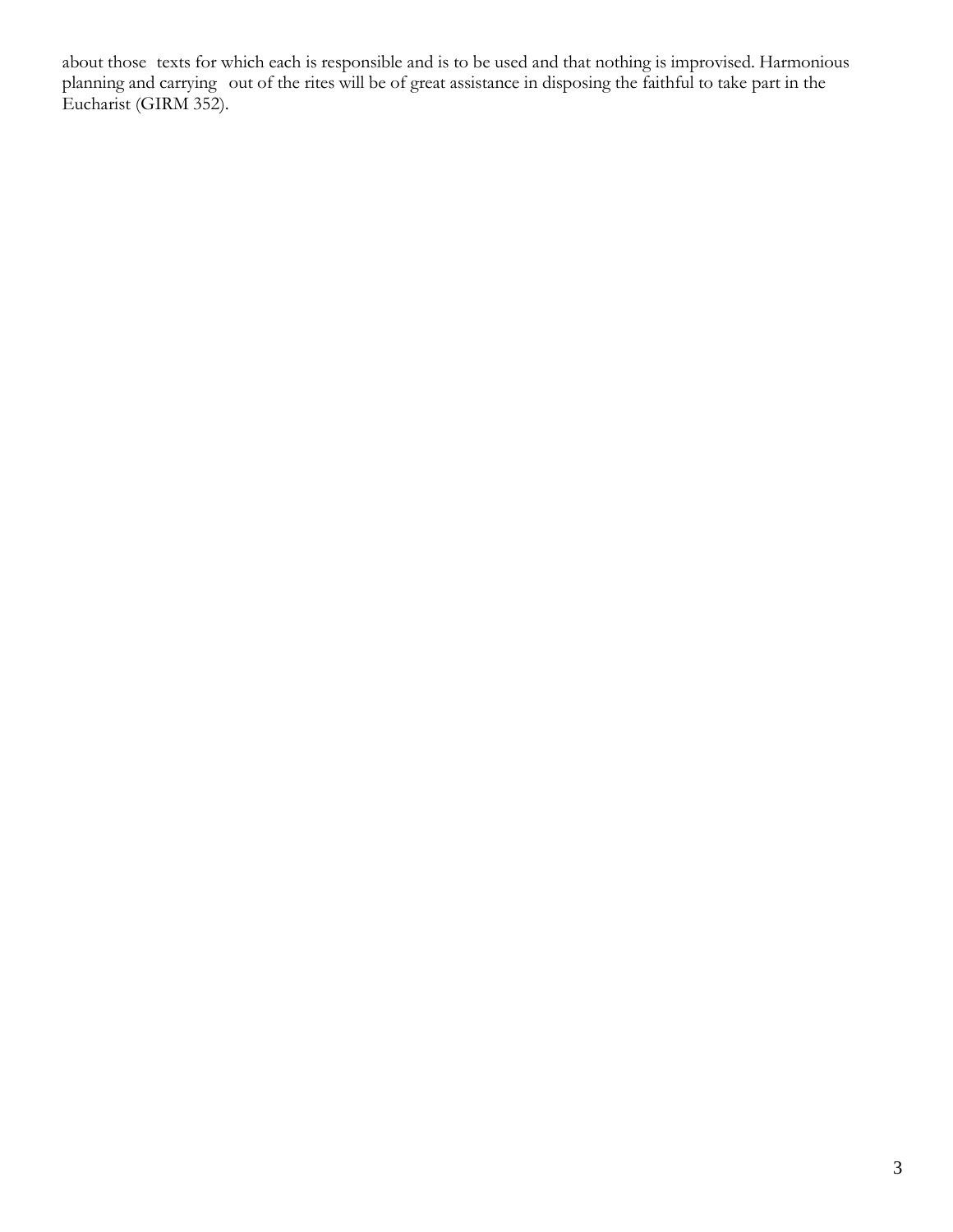# **TABLE OF LITURGICAL DAYS ACCORDING TO THEIR ORDER OF PRECEDENCE General Norms for the Liturgical Year and the Calendar #59**

**I**

- 1. Easter Triduum of the Lord's Passion and Resurrection
- 2. Christmas, Epiphany, Ascension, and Pentecost Sundays of Advent, Lent, and the Easter Season Ash Wednesday Weekdays of Holy Week from Monday to Thursday inclusive Days within the Octave of Easter
- 3. Solemnities of the Lord, The Blessed Virgin Mary, and saints listed in the General Calendar All Souls (Commemoration of All the Faithful Departed)

## 4. Proper Solemnities, namely:

- a. Solemnity of the principal patron of the place, i.e., the city or state
- b. Solemnity of the dedication of a particular church and the anniversary
- c. Solemnity of the title of a particular church
- d. Solemnity of the title, or of the founder, or of the principal patron of a religious order

**II**

- 5. Feasts of the Lord in the General Calendar
- 6. Sundays of the Christmas season and Sundays in Ordinary Time
- 7. Feasts of the Blessed Virgin Mary and of the saints in the General Calendar
- 8. Proper Feasts, namely:
	- a. Feast of the principal patron of the diocese
	- b. Feast of the anniversary of the dedication of the cathedral
	- c. Feast of the principal patron of a region or province, or a country, or of a wider territory

d. Feast of the title, founder, or principal patron of an order or congregation and of a religious province, without prejudice to the directives in no. 4.

- e. Other feasts proper to an individual church
- f. Other feasts listed in the calendar of a diocese or of a religious order congregation
- 9. Weekdays of Advent from 17 December to 24 December, inclusive. Days within the Octave of Christmas. Weekdays of Lent

## **III**

- 10. Obligatory memorials in the General Calendar
- 11. Proper obligatory memorials, namely: a. Memorial of a secondary patron of the place, diocese, region, or province, country or wider territory, or of an order or congregation and of a religious province. b. Obligatory memorials listed in the calendar of a diocese, or of an order or congregation
- 12. Optional Memorials; but these may be celebrated even on the days listed in no. 9, in the special manner described by the General Instruction of the Roman Missal and of the Liturgy of the Hours. In the same manner obligatory memorials may be celebrated as optional memorials if they happen to fall on the Lenten weekdays.
- 13. Weekdays of Advent up to 16 December inclusive Weekdays of the Christmas season from 2 January until the Saturday after Epiphany. Weekdays of the Easter Season from Monday after the Octave of Easter until the Saturday before Pentecost inclusive.

Weekdays in Ordinary Time.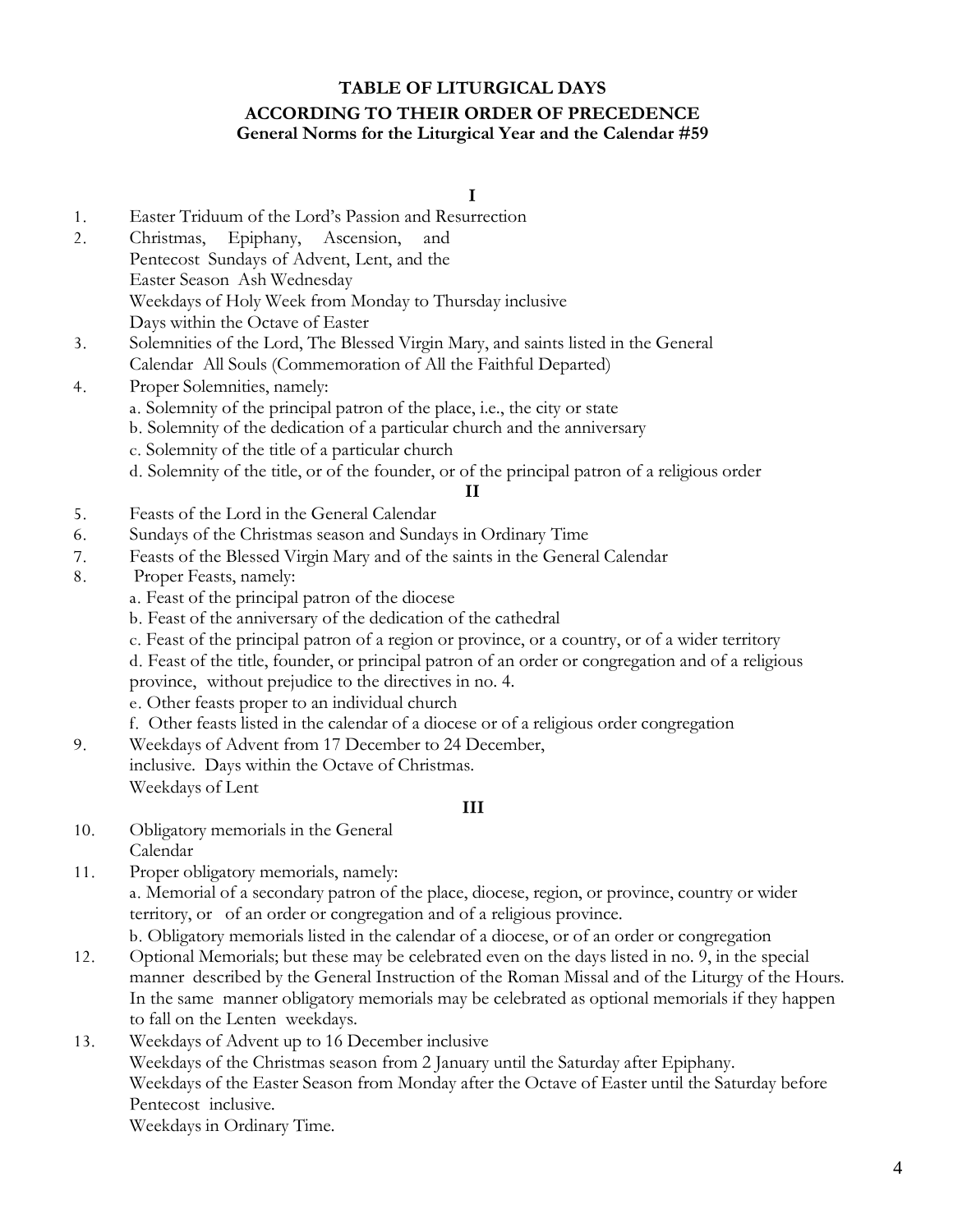## **TABLE OF RUBRICS GOVERNING THE USE OF RITUAL MASSES, MASSES FOR VARIOUS NEEDS, MASSES FOR VARIOUS CIRCUMSTANCES, AND MASSES FOR THE DEAD** *Ceremonial of Bishops, Appendix III, 1989*

*General Instruction of the Roman Missal, Third Typical Edition, 2010*

 $V1 =$  Ritual Masses (GIRM 372); MVNO and VM in case of serious pastoral need or advantage at the direction of the local ordinary or with his permission (GIRM 374)

 $V2 = MVNO$  and VM in cases of serious need or pastoral advantage, at the discretion of the rector of the church or the priest celebrant (GIRM 376)

 $V3 = MVNO$  and VM chosen by the priest celebrant in favor of the devotion of the people (GIRM 373 & 375)  $D1 =$  Funeral Mass (GIRM 380)

 $D2 = D1$  and Mass on the occasion of news of a death, final burial, or the first anniversary (GIRM 381)  $D3 =$  Daily Mass for the Dead (GIRM 381).

When D1 and D2 are not permitted, neither is R3.  $(+)$  = permitted  $(-)$  = not permitted

| Holy Thursday, Easter Triduum                       | $V1 - D1 -$      |
|-----------------------------------------------------|------------------|
| Sundays of Advent, Lent, and the Easter Season      | $V1 - D1 -$      |
| Solemnities of precept                              | $V1 - D1 -$      |
| Solemnities not of precept, All Souls               | $V1 - D1 +$      |
| Ash Wednesday, weekdays of Holy Week                | $V1 - D1 +$      |
| Days in the Easter Octave                           | $V1 - D1 +$      |
| Sundays of Christmas, and in Ordinary Time<br>$D2-$ | $V1+, V2 - D1+,$ |
| Feasts<br>$D2-$                                     | $V1+, V2-, D1+,$ |
| Weekdays December 17-24<br>$D2+$                    | $V1+, V2 - D1+,$ |
| Days in the Christmas Octave<br>$D2+$               | $V1+, V2- D1+,$  |
| Weekdays of Lent<br>$D2+$                           | $V1+, V2 - D1+,$ |